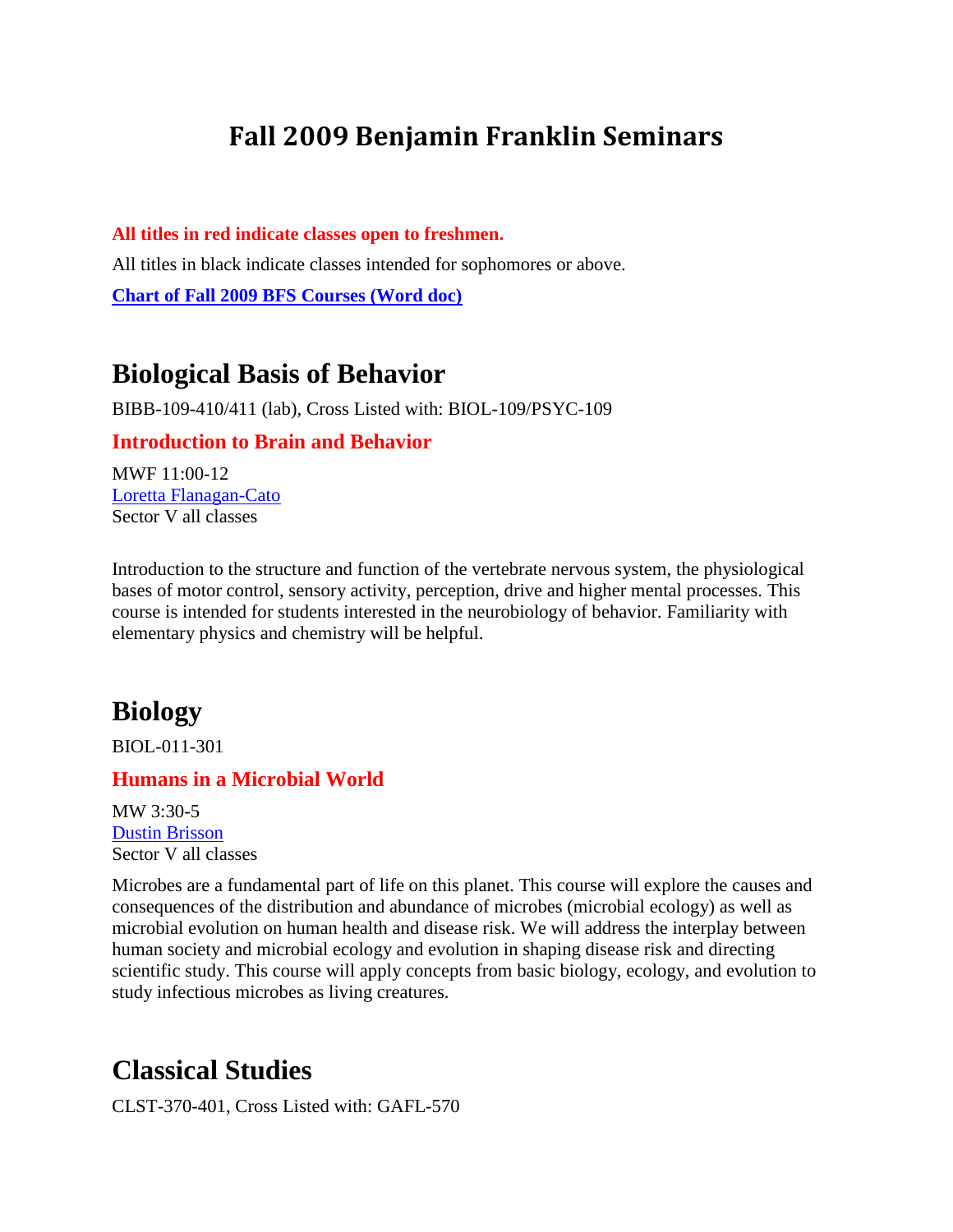### **The Classics and American Government**

MW-2:00-3:30 [John Mulhern](http://www.fels.upenn.edu/faculty/mulhern.htm) BFS Sector II

In comparison with the relative instability of governments around the world over the last hundred years, the government of the United States has been distinguished especially by its stability even during periods of internal and external national crisis. If this stability can be traced at least in part to the foresight of the founders, their foresight can be traced in part as well to their educational formation, the core of which included their study of Greek and Latin classics. Are there elements in the classical tradition that can shed light on the causes of American stability and, perhaps, on the prospects for American government in the future?

This course focuses mainly but not exclusively on the education of James Madison, Father of the Constitution, and its influence on his understanding of government. It begins with a review of the classical works that Madison actually read, drawing on reports of Madison's early education at home and on records of his activity at the Robertson School in Virginia as well as on what we know of his collegiate education at Princeton, so that students have an opportunity to relive Madison's classical educational experience. The classical works will be read in translation by the students, though the professor will be prepared to comment on the Greek and Latin texts for those who have an interest. The course goes on to trace the influence of this education in Madison's conception of the history of government and in his explanation of the American situation before, during, and after the adoption of the U.S. Constitution. It also covers scholarship on the influence of classical education on others of the American founders, including the antifederalists and Jefferson.

During his precollegiate schooling, Madison apparently read works or parts of works of Cicero, Virgil, Nepos, Horace, the codifications of Roman law commissioned by Justinian, Ovid, Terence, Sallust, Xenophon, Demosthenes, and Homer. While in college, Madison read Horace, Cicero's Catilinarians, the Greek New Testament, Lucian's Dialogues, Xenophon's Cyropaedia, Longinus on the Sublime, Demosthenes' Philippics, Livy, Aristotle, Thucydides, Plutarch, and Tacitus. The readings for the course are selected from these authors and works.

# **Communication**

COMM 422-401, Cross Listed with: ANTH 423

#### **Televised Redemption**

TR-1:30-3:00 [John Jackson](http://www.asc.upenn.edu/ascfaculty/FacultyBio.aspx?id=156) BFS sector I

This course examines some of the ways in which religious groups mobilize media technologies and respond to the inescapable ubiquity of mass mediation. Students will try to determine how such mass mediation helps to build/reconfigure transnational communities of spiritual belief and practice. The course focuses on various forms of Christianity, Judaism, and Islam (especially, but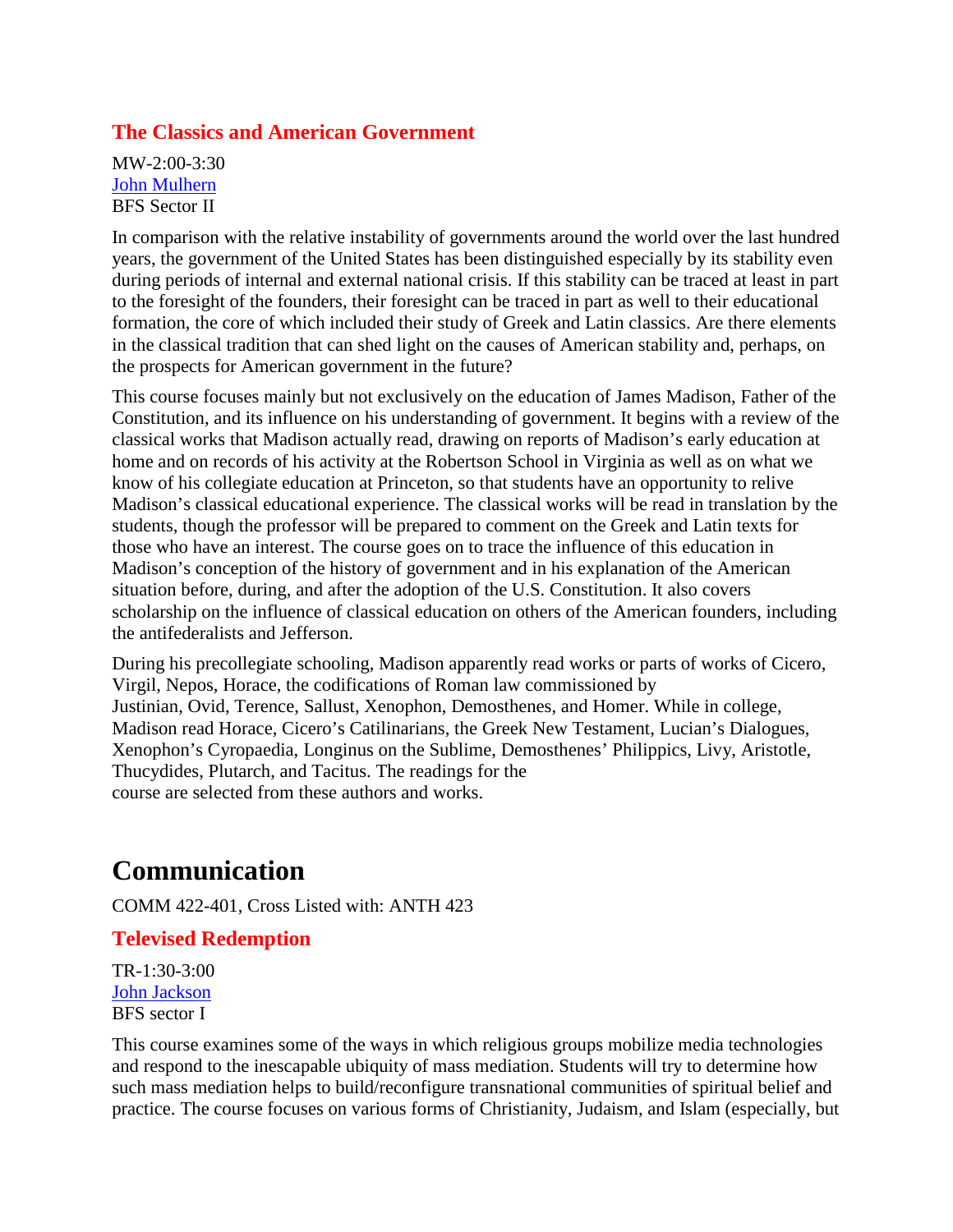not exclusively, in their African-American incarnations) in an effort to assess how their practitioners deploy media technology to disseminate (and as part of) their religious/spiritual cosmologies. For example, we will look at (i) Christianity and televangelism, (ii) Muslim selfrepresentations in film and broadcast radio/television, and (iii) Jewish (including "Black Hebrew") uses of cable access programs, self-produced DVDs/CDs, and the Internet. We will try to ascertain how new media technologies recalibrate traditional religious practices and potentially reconfigure theological and Diasporic communities.

## **Economics**

ECON-212-301 **Game Theory** TR 10:30-12 [Andrew Postlethwaite](http://www.econ.upenn.edu/cgi-bin/mecon/bin/view.cgi?id=157) Pre-Reqs: ECON 101, MATH 104 and MATH 114 or MATH 115 Permission needed from Economics department (McNeil building)

An introduction to game theory and its applications to Economic analysis. The course will provide a theoretical overview of modern game theory, emphasizing common themes in the analysis of strategic behavior in different social science contexts. The economic applications will be drawn from different areas including trade, corporate strategy and public policy.

# **English**

ENGL-016-302

### **Emily Dickinson at Large**

[Max Cavitch](http://www.english.upenn.edu/People/Faculty/profile.php?pennkey=cavitch) TR 1:30-3 Fulfills [Sector 2: Language, Literature and Culture](http://www.english.upenn.edu/Undergrad/standard.php) of the English Standard Major Fulfills [Sector 5: 19th Century Literature](http://www.english.upenn.edu/Undergrad/standard.php) of the English Standard Major

America's greatest writer of extremity, Emily Dickinson roamed the universe like a devil hungry for souls. Doing so, while remaining, for the most part, at home in Amherst, Massachusetts was a neat trick. To this day, the scary magnificence of her achievement remains unencompassed and unsurpassed. Indeed, even some of the most basic questions about her writing (how much of it is poetry?) have never been satisfactorily answered. And we have yet to take the full measure of her disinhibited contact with the sheer unsparingness of things: God, nature, time, language, idealism, markets, the unconscious. In this seminar, our intensive focus on Dickinson's writings will be complemented by our research on the world she inhabited, from the most intimate scenes of composition and friendship to the cataclysms that shaped the era. We'll also explore the history of her reception and edition up to the present moment, from her own correspondence and early publications to the latest variorum edition, the new web-based archives, the poets she influenced, and the cutting edge of criticism.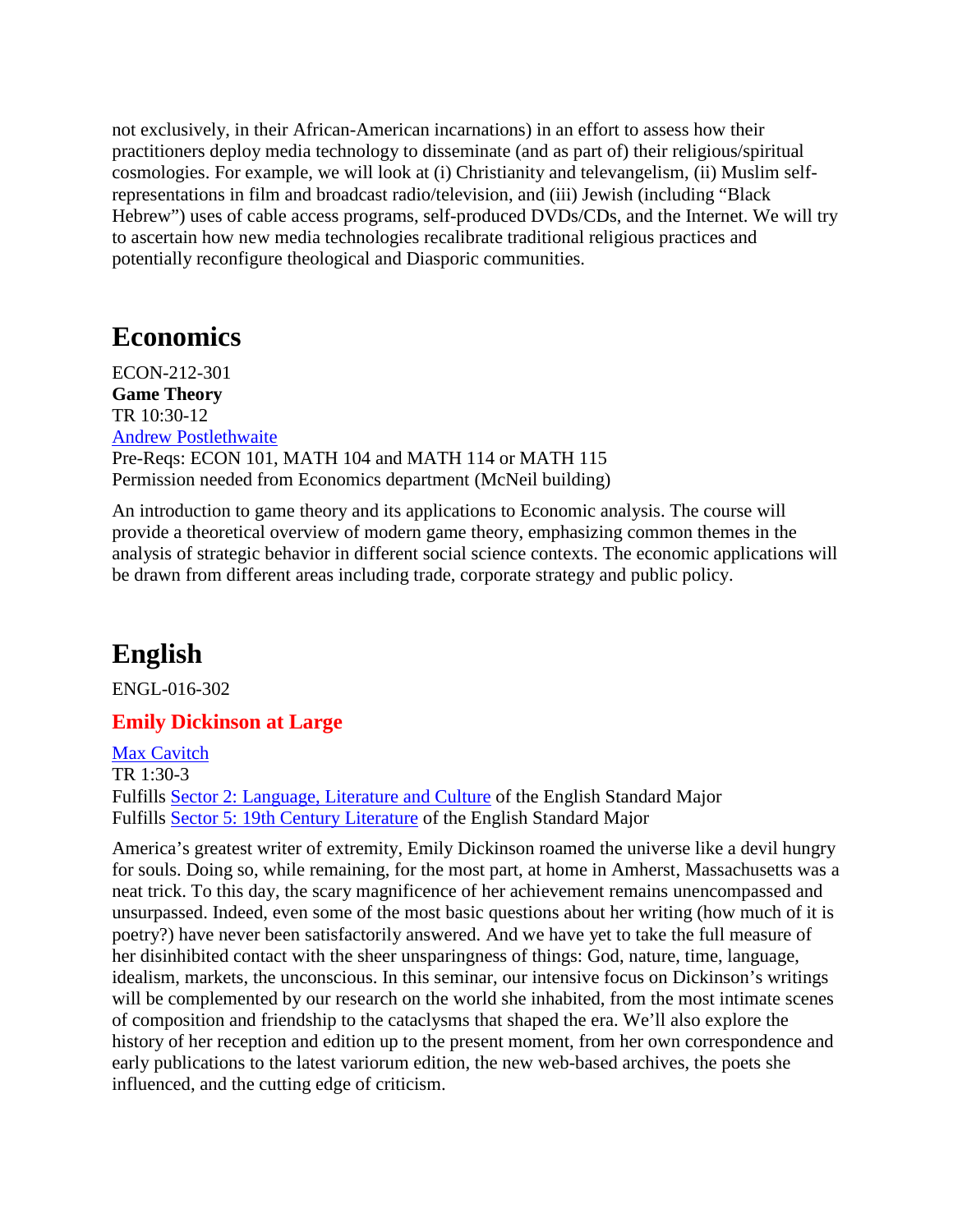ENGL-332-301

### **Topics in Renaissance Poetics**

TR 10:30-12 Margareta Degrazia BFS Sector III

The works of poets of the sixteenth and seventeenth centuries, such as John Donne, George Herbert, Henry Vaughan and others, approached through a variety of topics; specific course topics will vary from year to year. See the [English Department's website](http://www.english.upenn.edu/) for a description of the current offerings.

ENGL-359-301

#### **Transatlantic Modernism**

TR 12-1:30PM [Peter Conn](http://www.english.upenn.edu/People/Faculty/profile.php?pennkey=pconn) BFS Sector III

This course will review the much-discussed and debated history of "modernism" as an artistic category and a historical movement. Along with close examination of individual texts and other materials, we will explore such issues as the changing meanings of modernism over the past eight or so decades; the connections between modernist aesthetic practice and the contested ideologies of the early twentieth century; the exclusions that have necessarily been entailed by modernism's selective inclusions; and – inevitably – what is/was postmodernism?

Primary sources will include fictional and non-fictional texts, along with representative examples of painting, architecture and music. Among the authors to be included: Henry James, Henry Adams, Joseph Conrad, James Joyce, Virginia Woolf, William Faulkner, Sigmund Freud, Gertrude Stein, John Dos Passos. We will also examine (in translation) at least two contemporaneous non-anglophone writers whose work may permit some additional perspective on the subjects under study: Franz Kafka and Lu Xun.

Secondary sources (located on the reserve shelf in the library) will include a number of historical and theoretical studies that illuminate the shifting emphases and imperatives in modernist scholarship. Requirements will include: (1) regular attendance and participation in class discussion; (2) an oral report on one of the primary texts; (3) a research essay of twelve pages due near the end of the term. Detailed instructions with respect to (2) and (3) will be distributed at the first class.

ENGL 392-401, Cross Listed with: CINE 392 **New Wave Cinemas** TR 1:30-3 [Tim Corrigan](http://www.english.upenn.edu/People/Faculty/profile.php?pennkey=tcorriga) BFS Sector III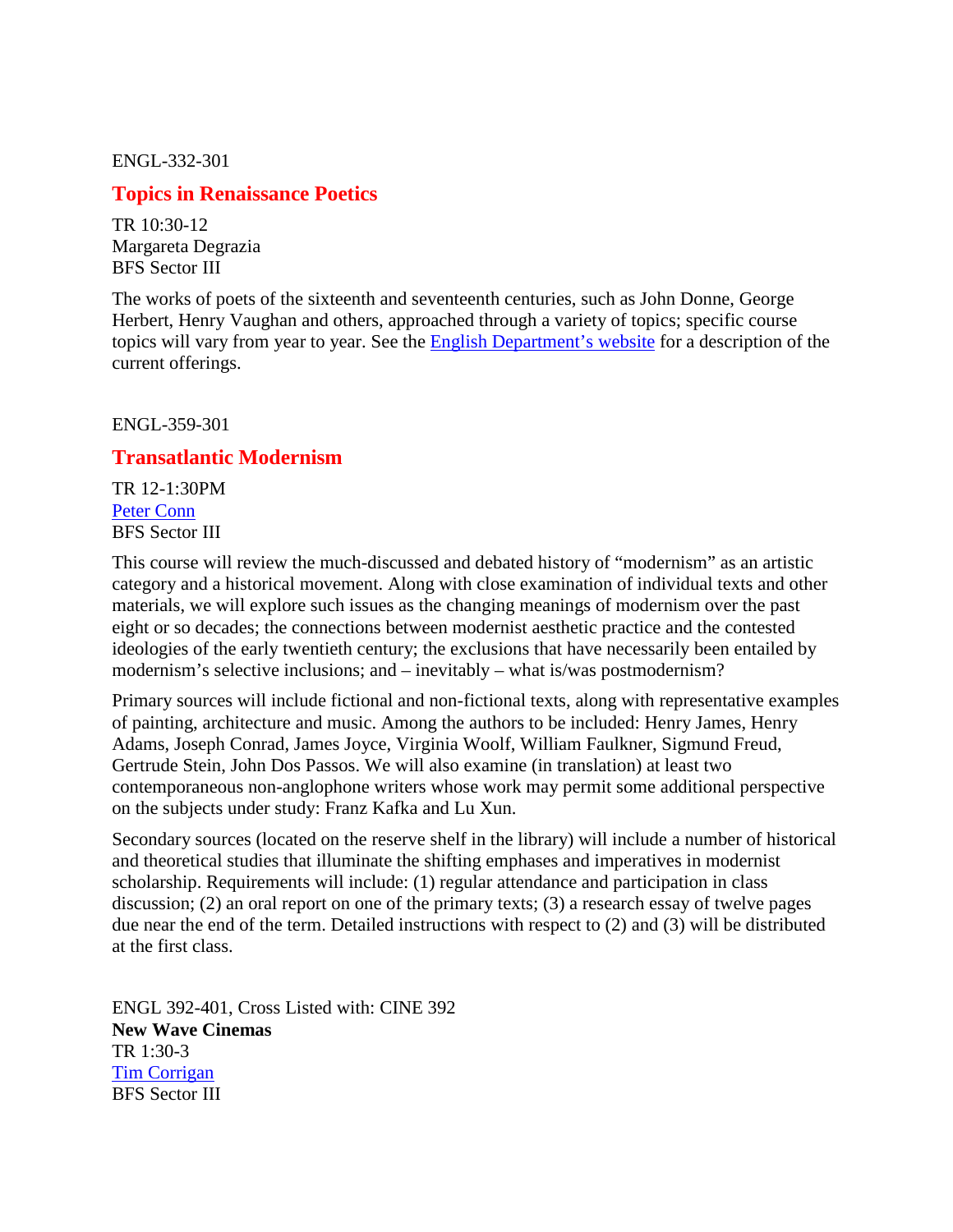Since World War II, a steady stream of different national cinemas have emerged around the world, offering alternative visions shaped by those different cultures. This course will examine four of those cinemas in depth, investigating the cultural and social circumstances that underpin them, the local and global pressures of the film industry at that time, the manifestos that often initiated those film movements, the aesthetic similarities and differences which shaped each new wave, and the evolution that describes the historical paths of each. We will examine four new wave cinemas in depth: the French New Wave, the New German Cinema, New Latin American Cinema, and New Chinese Cinema. Alongside a specific focus on the movements and their films, we will consider larger questions of nationhood, globalization, new media, and the purported dominance of Hollyworld as they become configured through film and media culture.

There are no prerequisites. Requirements will include a 15-page research project.

#### ENGL-395-401, Cross Listed with: COML 395

### **Topics in Cultural Studies: Globalization and the Fate of Literature**

#### W 2-5 [James English](http://www.english.upenn.edu/~jenglish/)

The process called globalization has been going on for centuries, but the last few decades have witnessed a dramatically rapid emergence of new systems and technologies of global exchange. Our task in this class will be to consider the ways these developments are affecting literature – reshaping both the internal form of literary works themselves and the larger system of literary marketing and consumption. We will look at some of the more influential stories of the global that have been offered by contemporary English-language novelists: "world fictions" that seem to cut loose from any particular national literary tradition or framework in order to map their themes and characters onto a space of constant and often troubling transnational contact. And we will put these narratives into the context of a literary world system that is establishing new genres, new readerships, new vehicles of distribution and promotion, new relations between print, film, television, and video.

Reading for the course will consist of seven or eight major literary works in the emergent canon of "global English," possibly including novels by Salman Rushdie, Doris Lessing, Theresa Hak Kyung Cha, J.M Coetzee, V. S. Naipaul, Jessica Hagedorn, Kazuo Ishiguro, Ken Saro Wiwa, William Gibson, Witi Ihimaera, Michael Ondaatje, or Athol Fugard. We will also study several recent films, including at least two that were adapted from these novels. Throughout the semester we will also be reading essays and excerpts from some of the major scholars and theorists of globalization, including economists, sociologists, and anthropologists as well as literary critics. Written work will include three one-hour exams and a 15-page term paper based on independent research and submitted in draft as well as final form. The course is intended as an introduction; no previous coursework or background is expected. It is, however, an Honors seminar designed for Benjamin Franklin Scholars in the College and Joseph Wharton Scholars at Wharton. Others will be admitted by permission as space allows.

#### ENGL-359-302

#### **Topics in Modernism: Old Bonds/New Contracts**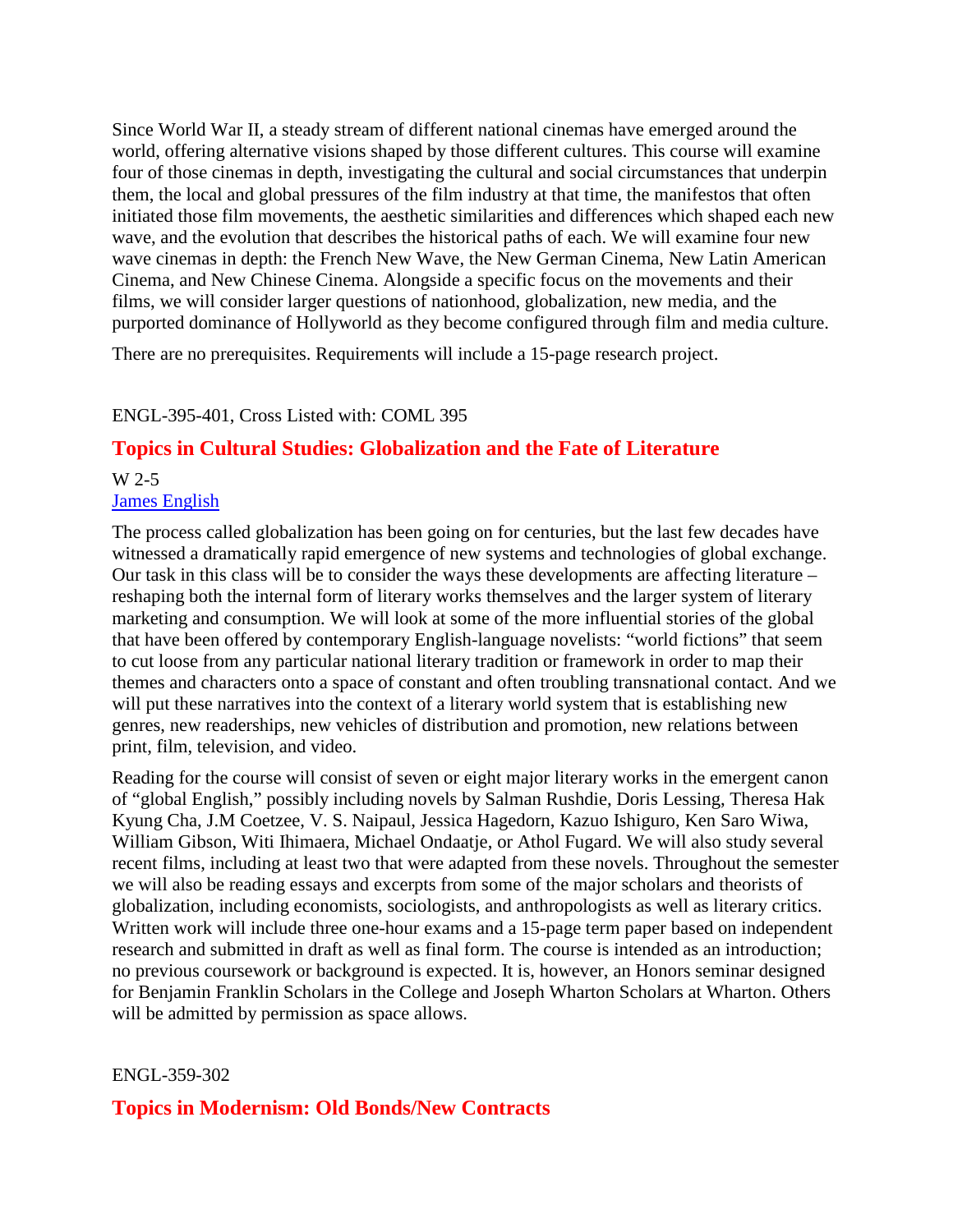TR 12-1:30 [Anne D. Hall](http://www.english.upenn.edu/People/Faculty/profile.php?pennkey=adhall) BFS Sector III

In the Second Treatise of Government, John Locke argues that the world belongs to the "industrious and rational." He also argues that marriage should be a contract between a man and a woman that can be dissolved after the children are grown. It is hard not to connect these two statements and wonder if Locke saw marriage as a sort of recess from real life for the purpose of fulfilling social obligation to raise children, after which one could get down to the business of being really rational and really industrious. Before Locke, however, when everything was connected to everything else, marriage was an important step in entering into a bond with the universe. In this course, we will first look at authors who regarded marriage as a bond and then at authors, who, after Locke and with the secularization of morality in a world that needed to work, re-examined marriage-as-a-bond, sometimes with admiration, sometimes with skepticism.

Along the way, we will consider various literary matters: genres and mixture of genres, pacing, juxtaposition of scenes, metaphor, syntax, irony, diction, and meter. Chaucer's "Marriage Tales" from The Canterbury Tales; Shakespeare's As You Like It; sections of Milton's Paradise Lost; Flaubert's Madame Bovary; Eliot's Middlemarch; and James's Portrait of a Lady; some poems; some excerpts from philosophers; some essays.

### **Fine Arts**

FNAR 238-401, Cross Listed with: FNAR-538

### **Open Book**

W 4:30-7:30 [Sharka Hyland](http://www.design.upenn.edu/new/finar/facultybio2.php?fid=196) BFS sector IV

"Open Book" will focus on visual communication of information. It will address two methods of inquiry and the corresponding means of visual representation: the objective, well structured research of facts and images, and the creative process of their subjective evaluation and restatement. Students will propose a topic based on their area of interest and engage in a focused, semester-long exploration, which they will present in the form of a designed and printed book.

## **French**

FREN-360-401, Cross Listed with: FREN-250

#### **The Enlightenment**

M-2:00-5:00 [Joan DeJean](http://ccat.sas.upenn.edu/roml/french/people/dejean.html)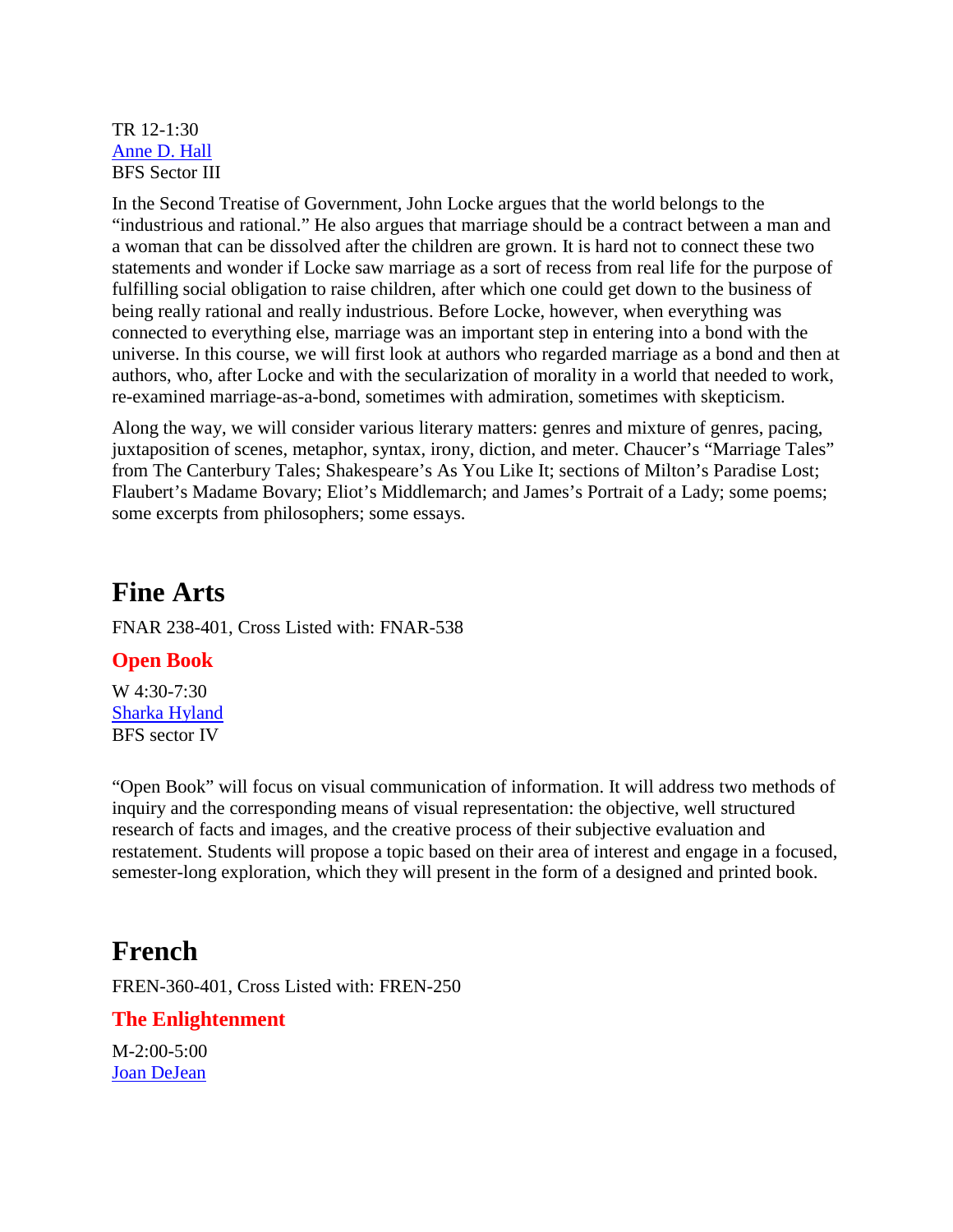BFS sector III, XC

Books have many powers. All too rarely, however, do they shape public opinion and change history. The greatest works of the Enlightenment are perhaps the most striking exception ever to this rule. Our seminar will attempt to understand what the Enlightenment was and how it made its impact. We will read above all the works of the three individuals who, more than anyone else, defined the age of Enlightenment: Voltaire, Diderot, and Rousseau. We will see, for example, how Voltaire used his works to teach Europeans to believe in such concepts as brotherhood and the fraternity of man. We will retrace Rousseau's invention of autobiography and his redefinition of education. And we will explore the construction of perhaps the most characteristic of all Enlightenment masterpieces, the Encyclopédie edited by Diderot and d'Alembert.We will pay particular attention to the risks each of these authors ran in making such controversial works public: they were constantly threatened by censorship from both church and state; Voltaire was exiled; Diderot was sent to prison. The seminar will meet on the 6th floor of Van Pelt Library so that we can have access during our meetings to the original editions of many Enlightenment classics. We will thus be able to discuss both ways in which these works were shaped by the fear of censorship and techniques devised by their authors to elude censorship. We will also consider topics such as what the Enlightenment meant for women and the Enlightenment's global influence in the 18th century, particularly on the founding fathers of this country. We will thus read works by the greatest women authors of the age, as well as the most read author in the colonies, Montesquieu.

# **Geology**

GEOL-109-001/101 (lab)

#### **Intro to Geotechnical Science**

MWF 11:00-12 [Gomaa Omar](http://www.sas.upenn.edu/earth/omar.html) Sector VI all classes QDA

Open to architectural and engineering majors as well as Ben Franklin Scholars. Field trips. Relations of rocks, rock structures, soils, ground water, and geologic agents to architectural, engineering, and land-use problems.

# **Germanic Languages**

GRMN-262-402, Cross Listed with: GSOC-162/JWST-102/NELC-154

### **Women and Jewish Literature**

TR-10:30-12:00 [Kathryn Hellerstein](http://ccat.sas.upenn.edu/german/people/faculty_staff/lecturers/hellerstein.htm) Sector III all classes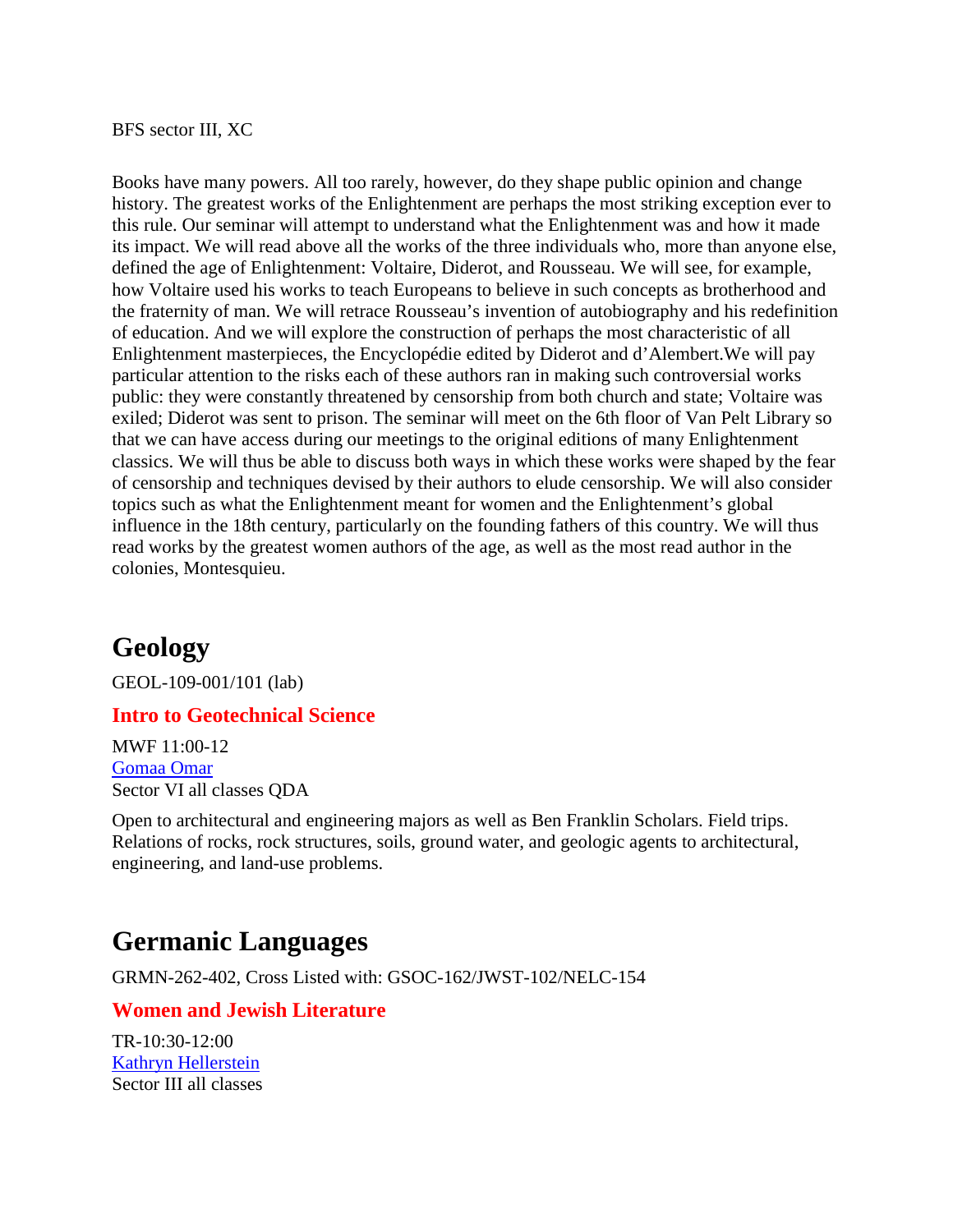"Jewish woman, who knows your life? In darkness you have come, in darkness do you go." J. L. Gordon (1890)

This course will bring into the light the long tradition of women as readers, writers, and subjects in Jewish literature. All texts will be in translation from Yiddish and Hebrew, or in English. Through a variety of genres — devotional literature, memoir, fiction, and poetry — we will study women's roles and selves, the relations of women and men, and the interaction between Jewish texts and women's lives. The legacy of women in Yiddish devotional literature will serve as background for our reading of modern Jewish fiction and poetry from the past century.

The course is divided into five segments. The first presents a case study of the Matriarchs Rachel and Leah, as they are portrayed in the Hebrew Bible, in rabbinic commentary, in pre-modern prayers, and in modern poems. We then examine a modern novel that recasts the story of Dinah, Leah's daughter. Next we turn to the seventeenth century Glikl of Hamel, the first Jewish woman memoirist. The third segment focuses on devotional literature for and by women. In the fourth segment, we read modern women poets in Yiddish, Hebrew, and English. The course concludes with a fifth segment on fiction written by women in Yiddish, Hebrew, and English. The works we read for this course offer an alternative canon of Jewish literature.

The course requirements will likely include, along with regular attendance and participation, informal writing, a reading journal, and an informal, in-class presentation, as well as two short essays and a longer final essay.

# **Health & Societies**

HSOC-404-401, Cross Listed with: ENVS-404 **Urban Environments: Speaking About Lead in West Philadelphia** TR 10:30-12 [Rich Pepino](http://www.sas.upenn.edu/earth/) and Lucia Dinapoli BFS sector VII

Despite the fact that lead has been removed from many products such as paint and gasoline, nearly 1.7 million young children have elevated blood levels according to recent Centers for Disease Control estimates. The incidence of lead poisoning has declined over the last 10 years, but thousands of Philadelphia children still have elevated levels. Philadelphia ranks second in the country as the city with the highest number of lead poisoned children. Most at risk are low income children living in poorly maintained homes built before the 1978 ban of lead based paint for residential use. According to the Philadelphia Health Department, there are about 1400 homes with dangerous levels of lead paint chips and dust awaiting cleanup in the city. Lead poisoning can cause learning disabilities, impaired hearing, behavioral problems and at very high levels, seizures, coma and even death. Young children up to the age of six are especially at risk because of their developing systems. They often ingest lead chips and dust while playing in their home and yards.

In HSOC 404, Penn undergraduates will learn about the epidemiology of lead poisoning, the pathways of exposure, and methods for community outreach and education. Penn students will collaborate with middle school and high school teachers in West Philadelphia to engage middle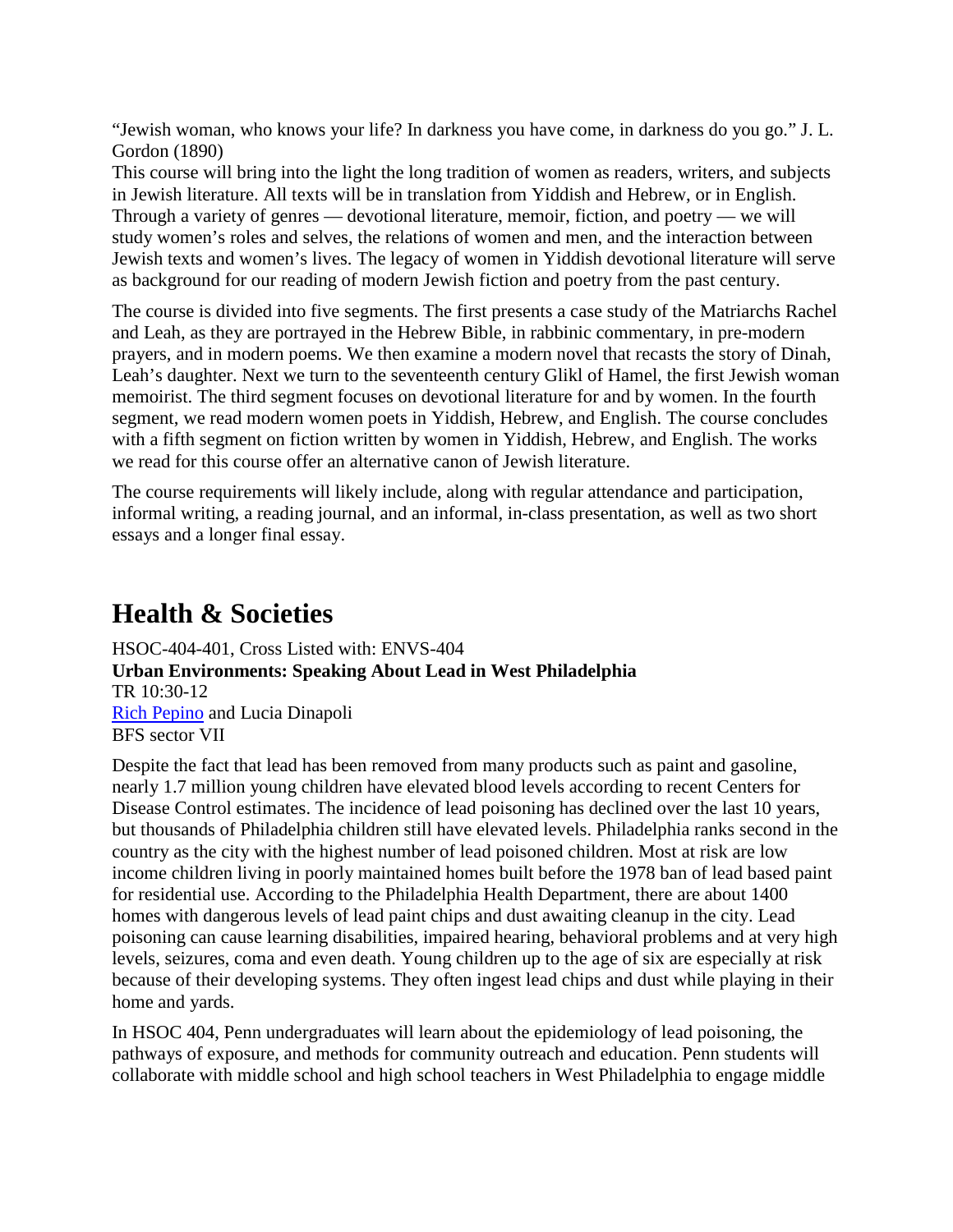school children in exercises that apply environmental research relating to lead poisoning to their homes and neighborhoods.

Course requirements include regular attendance at all lectures, a thorough comprehension of the course readings, participation in class discussion, application of the readings and lectures to a problem-oriented research project. Each student will be required to identify a problem associated with lead poisoning, and to conduct research on that issue, for a final paper and a formal presentation.

# **History**

HIST 212-301 **Classical Liberal Thought** T 3-6 [Alan Kors](http://www.history.upenn.edu/faculty/kors.shtml) BFS Sector II

This discussion and research seminar will examine the competing and diverse currents of antistatist and radically individualist thought that have been a part of the Western dialogue from the nineteenth century to the present. The course requires active participations in discussion and two papers, one brief and one a longer research paper.

# **Law**

BENF-219-301 Judges and Judging T 1:30-4 Gordon Bermant At least sophomore status BFS sector I

For 2009, Judges and Judging will address the core questions implied by the course title: how do law judges arrive at their decisions? The emphasis will be on appellate judges, including justices of the Supreme Court. Two excellent recent books will provide primary guidance: Posner's *How Judges Think* (2008) and Toobin's *The Nine: Inside the Secret World of the Supreme Court* (2007). Both books are unusually insightful and delightfully well-written. Students will prepare term papers that emphasize the themes emerging from these books and apply them to current important areas of the law, ranging from the takings clause of the fifth amendment through abortion litigation to criminal procedure and capital punishment.

LAW-923-401, Cross Listed with: BFLW-064 **Selected Topics in Law: Christianity and American Law, 1880-present**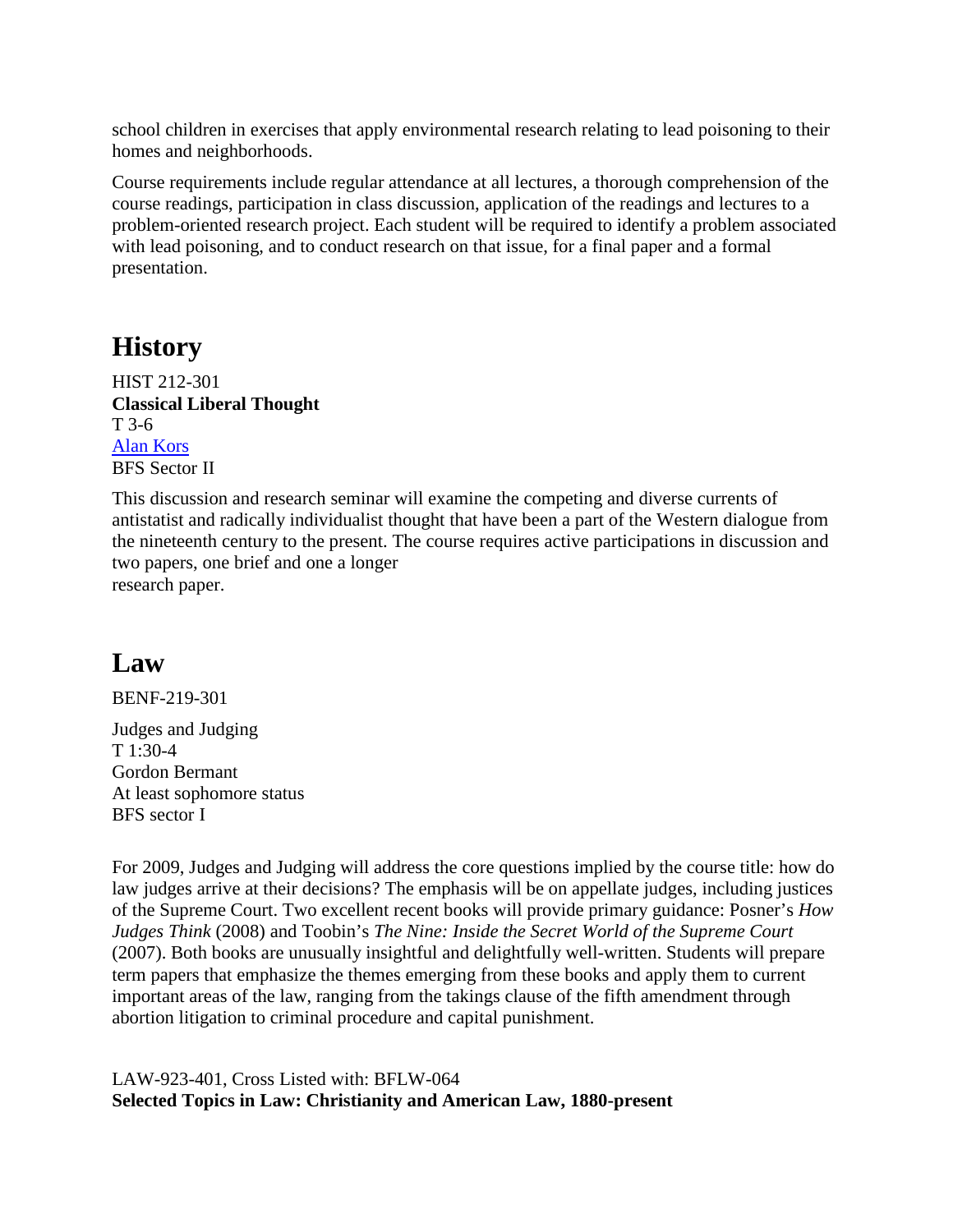#### T 4:30-6:30 [David Skeel](http://www.law.upenn.edu/cf/faculty/dskeel/) BFS sector I

In this seminar, we will explore the influence of Christianity—especially Protestant Christianity—on American law since the Gilded Age. Focusing both on prominent individuals such as William Jennings Bryan, Reinhold Niebuhr and Martin Luther King, Jr., and on influential organizations such as the Federal Counsel of Churches and more recent evangelical defense funds, we will pay particular attention to the way differing interpretations of the Sermon on the Mount have been reflected in shifting Protestant stances toward legal reform. Our readings will include speeches, scholarly articles, and chapters from several books. Guest speakers may be invited to join the seminar on occasion. Students will be required to write brief (one paragraph or so) responses for at least 9 of our classes. The responses will not be graded, but will be treated as part of the student's class participation. Students will be required to write one long paper. The paper should be a maximum of twenty pages (double-spaced) in length (with references given in footnotes, not endnotes), and will be due at the end of the semester. Each student's grade will be based on the paper and the student's class participation.

# **Legal Studies & Business Ethics**

LGST-101-301

### **Introduction to Law and Legal Process**

MW 10:30-12 [Andrea Matwyshyn](http://www.wharton.upenn.edu/faculty/matwyshyn.html)

This course presents law as an evolving social institution, with special emphasis on the legal regulation of business. It considers basic concepts of law and legal process, in the U.S. and other legal systems, and introduces the fundamentals of rigorous legal analysis. An in-depth examination of contract law is included.

# **Medicine**

BFMD-073-301 **Infectious Diseases** TR-4:00-5:30 [Helen Davies](http://www.med.upenn.edu/micro/faculty/davies.html) Junior/senior only, permission of instructor required

This course will examine the interactions between human beings, their organs and cells, and various infectious agents such as bacteria, viruses, fungi and parasites. The biological, societal and historical factors influencing these interactions will be analyzed and emerging infectious diseases will be particularly studied. Important infectious pathogenic agents will be surveyed in terms of their physiological functions, properties that permit them to be pathogens, pathogenesis of infections, clinical pictures of the disease states, therapeutic agents, and methods of prevention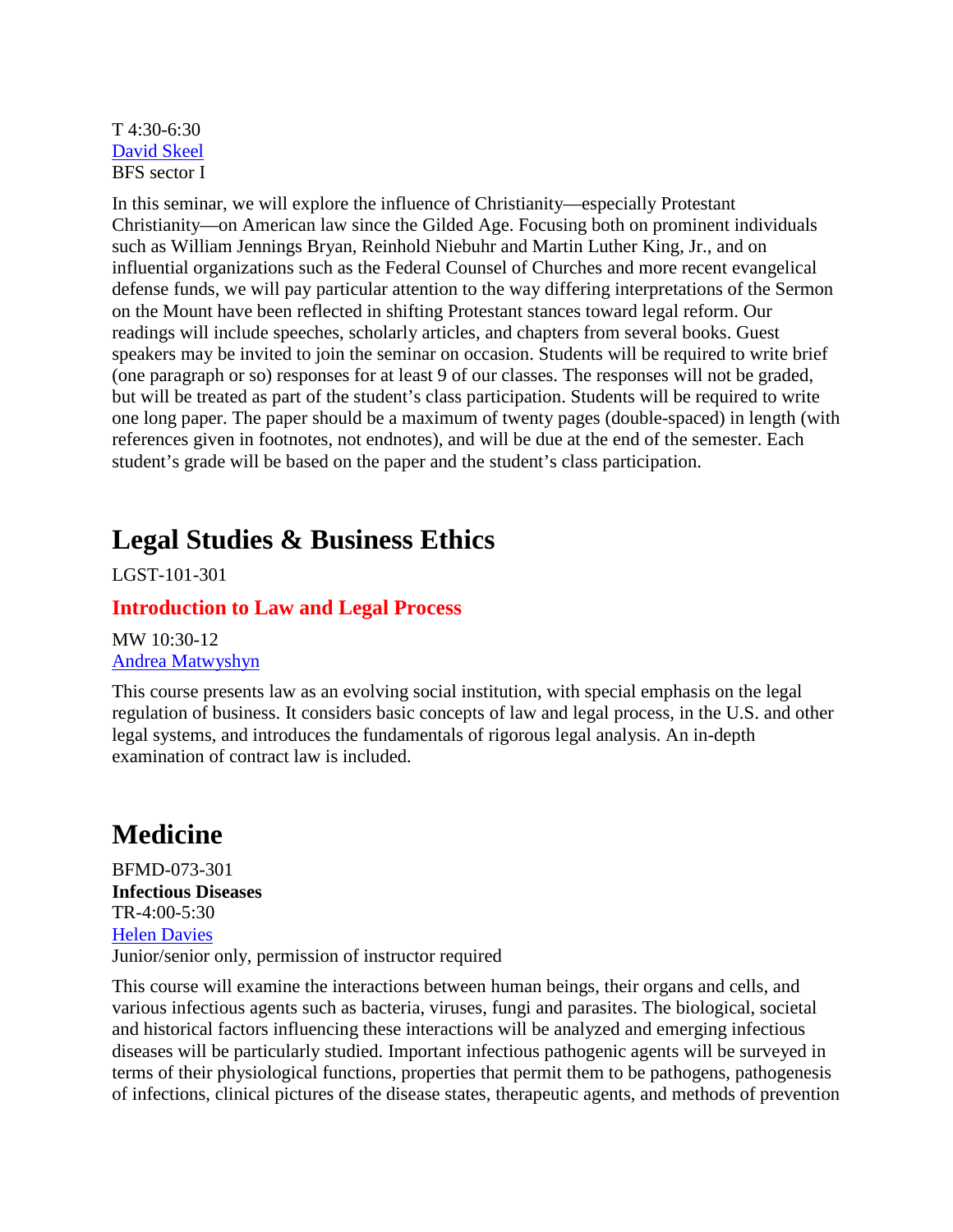of infection. Each student will choose an infectious disease, and make an oral and written presentation on it and in this way will learn how to keep up with the topic of infectious diseases.

# **Near Eastern Languages & Civilizations**

NELC-356-401, Cross Listed with: NELC-356/RELS-418/JWST-356/JWST-555/COML-556/NELC-556

### **Ancient Interpretations of the Bible**

TR-10:30-12:00 [David Stern](http://ccat.sas.upenn.edu/jwst/stern.htm) BFS sector IV

Christianity and Judaism are often called "Biblical religions" because they are believed to be founded upon the Bible. But the truth of the matter is that it was less the Bible itself than the particular ways in which the Bible was read and interpreted by Christians and Jews that shaped the development of these two religions and that also marked the difference between them. So too, ancient Biblical interpretation —Jewish and Christian— laid the groundwork for and developed virtually all the techniques and methods that have dominated literary criticism and hermeneutics (the science of interpretation) since then.

# **Nursing**

NURS 324-401, Cross Listed with: GSOC-324

### **Children's Health in the United States: 1800-2000**

 $W-4:00-7:00$ [Cynthia A Connolly](http://www.nursing.upenn.edu/faculty/profile.asp?pid=1179) BFS sector I

This course explores the impact of historical ideas, events, and actors pertaining to the history of children's health care in the United States. Emphasis is placed on tracing the origins and evolution of issues that have salience for twenty-first century children's health care policy and the delivery of care.

## **Physics**

PHYS 170-301/302 (lab) /303 (lab)

#### **Honors Physics I: Mechanics and Wave Motion**

MWF-10:00-11:00 M-02:00-3:00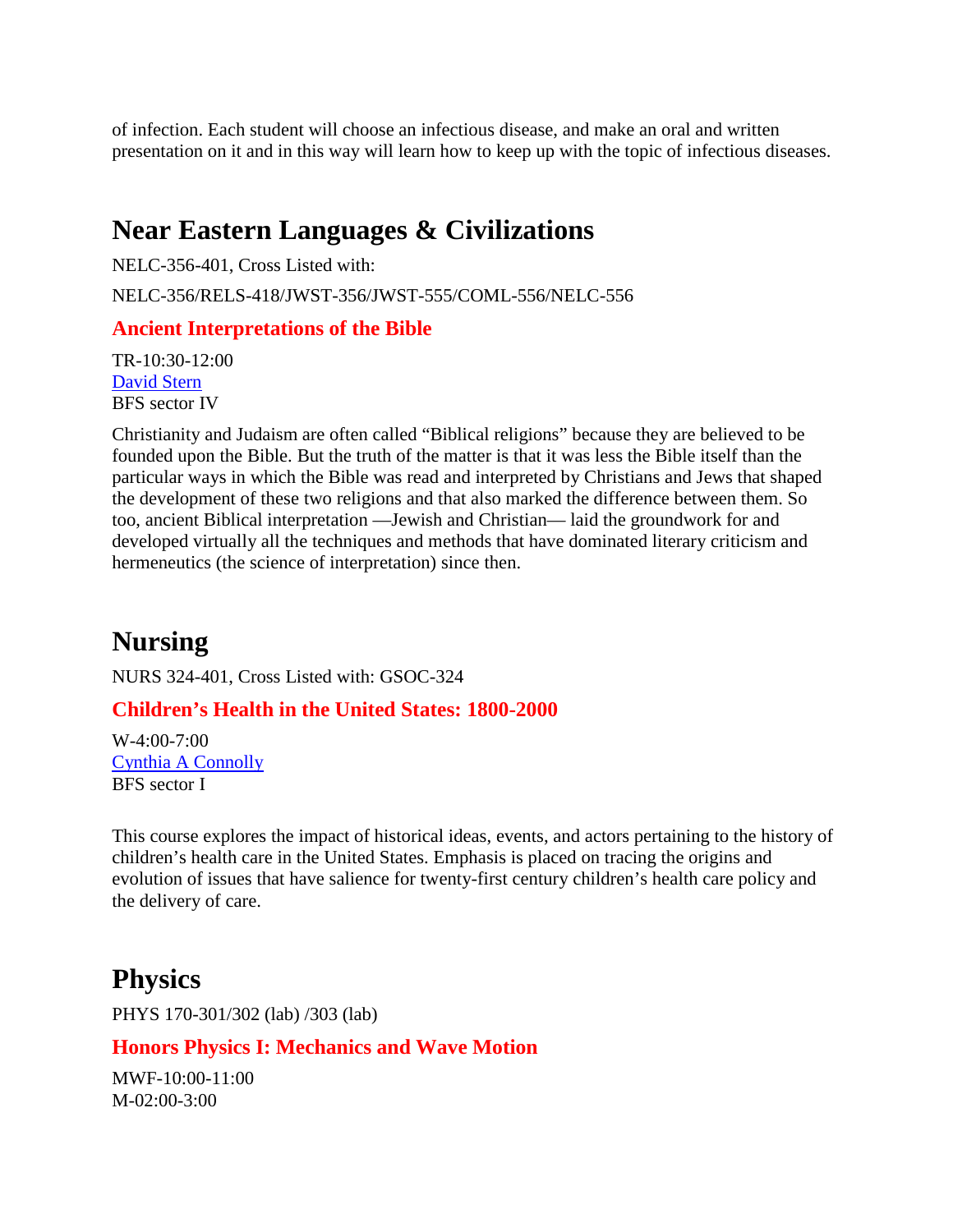#### [Larry Gladney](http://www.physics.upenn.edu/people/l.gladney.html)

MATH 104 or permission of the instructor; MATH 114 or permission of instructor.

Credit is awarded for only one of the following courses: PHYS 101, 150, or PHYS 170. Students with AP or Transfer Credit for PHYS 91 or PHYS 93 who complete PHYS 170 will thereby surrender the AP or TransferCredit.

Sector VI all classes, QDA

This course parallels and extends the content of PHYS 150, at a significantly higher mathematical level. Recommended for well-prepared students in engineering and the physical sciences, and particularly for those planning to major in physics. Classical laws of motion: interaction between particles; conservation laws and symmetry principles; rigid body motion; noninertial reference frames; oscillations.

# **Political Science**

### **Politics of Crime and Punishment**

PSCI 010-301 Marie Gottschalk TR 1:30-4:30

This freshman seminar analyzes the connection between punishment, politics, and race in the United States. Questions to be covered include: What explains the country' extraordinarily high incarceration rate and the fact that one in four black males born today and one in six Hispanic males will spend some time in jail or prison during their lives? What is the relationship between the crime rate and the incarceration rate? What impact does public opinion have on criminal justice policy-making? How do penal policies contribute to, or ameliorate, social, political and economic inequalities? What role has race played in the development of the criminal justice system, in the politics of law and order, and in the "war on drugs"?

The course will include at least one visit to a local prison.

# **Religious Studies**

RELS-126-401, Cross Listed with: JWST-126/NELC-186

### **Introduction to Jewish Mysticism**

TR 10:30-12 [Talya Fishman](http://ccat.sas.upenn.edu/rs/fishman-cv.html) BFS sector IV

Survey of expressions of Jewish mysticism from Hebrew Scripture through Madonna. Topics include rabbinic concerns about mystical speculation, the ascent through the celestial chambers [heikhalot], the Book of Creation, the relationship of Jewish philosophy and mysticism, techniques of letter permutation, schematization of the

Divine Body, the prominence of gender in kabbalistic thought, the relationship of kabbalah to the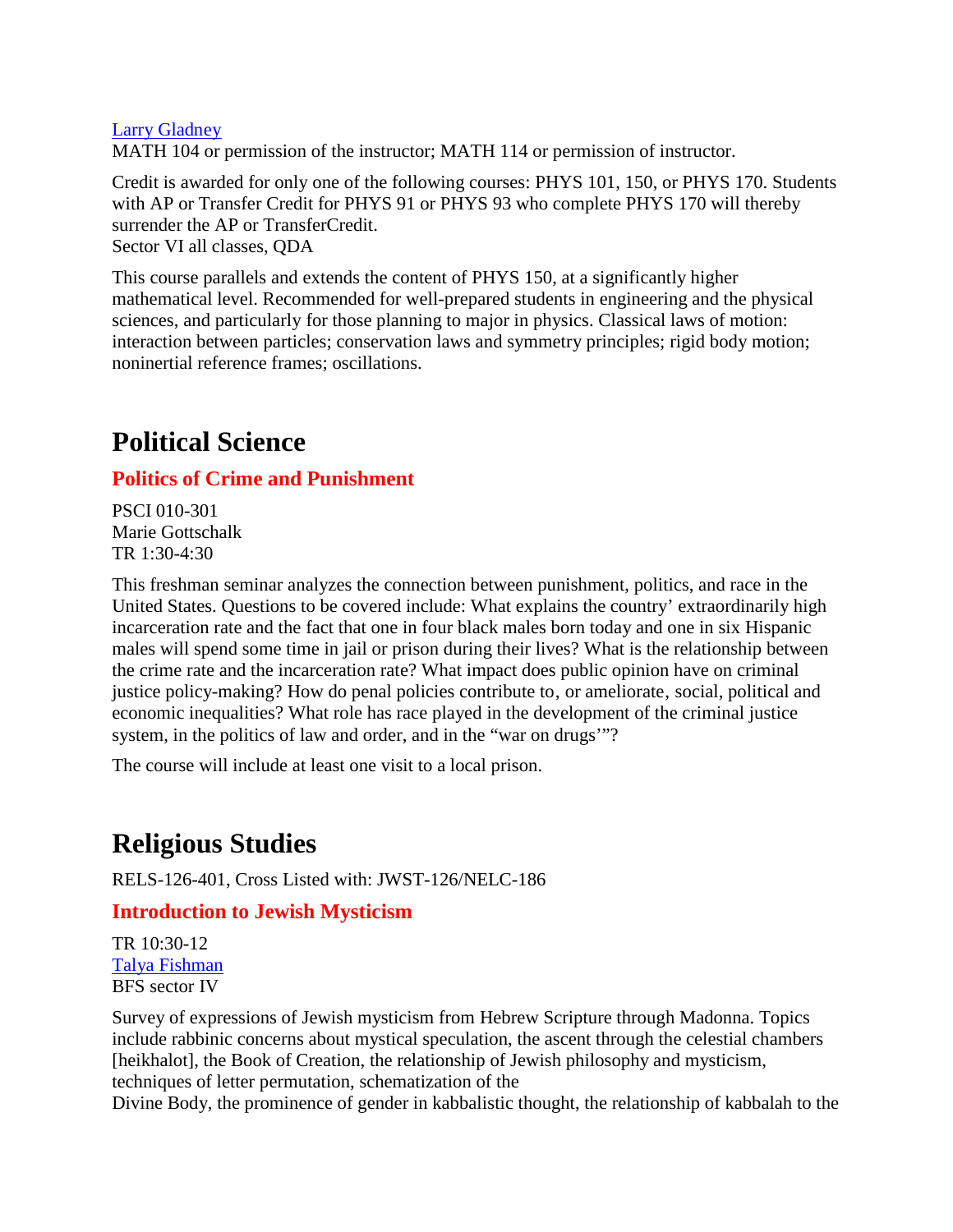practice of the commandments, Lurianic kabbalah, Hasidism. All primary source readings will be in English translation.

# **Russian**

RUSS-202-301

### **Tolstoy**

TR 1:30-3 [Ilya Vinitsky](http://ccat.sas.upenn.edu/slavic/faculty/vinitsky.htm) BFS Sector III

This course consists of three parts. The first, How to read Tolstoy? deals with Tolstoy's artistic stimuli, favorite devices, and narrative strategies. The second, Tolstoy at War, explores the authors provocative visions of war, gender, sex, art, social institutions, death, and religion. The emphasis is placed here on the role of a written word in Tolstoy's search for truth and power. The third and the largest section is a close reading of Tolstoy's masterwork The *War and Peace* (1863-68) a quintessence of both his artistic method and philosophical insights.

# **Theater Arts**

THAR-275-401, Cross Listed with: COML-267/ENGL-356

### **Seeds of Modern Drama**

TR-10:30-12:00 [Cary Mazer](http://www.english.upenn.edu/~cmazer/home.html) BFS Sector III

This course examines western drama from the middle of the nineteenth century through the First World War, which aspired to new levels of theatrical and social realism, and then experimented with piercing the boundaries of the realism that it had just achieved. Readings will include plays by Ibsen, Strindberg, Hauptmann, Wedekind, Synge, Shaw, Granville Barker, Elizabeth Robins, and Chekhov.

# **Urban Studies**

URBS-178-401, Cross Listed with: AFRC-078/HIST 173

### **Urban University Community Relations: Faculty/Student Collaborative Action Seminar**

W 2-5 [Ira Harkavy](http://www.publichealth.med.upenn.edu/IraHarkavy.shtml) and Lee Benson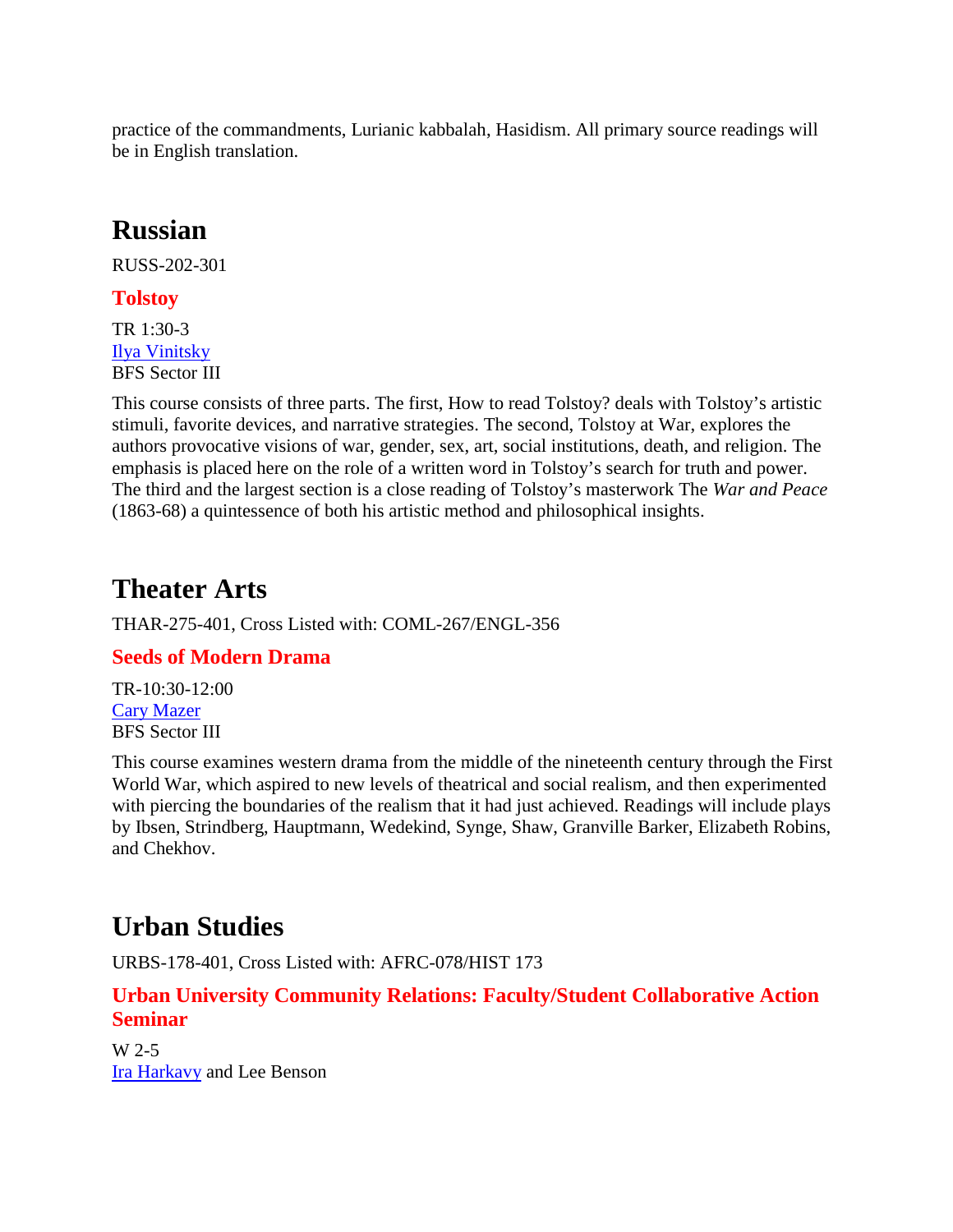One of the seminar's aims is to help students develop their capacity to solve strategic, real-world problems by working collaboratively in the classroom and in the West Philadelphia community. Students work as members of research teams to help solve universal problems (e.g., poverty, poor schooling, inadequate health care, etc.) as they are manifested in Penn's local geographic community of West Philadelphia. The seminar currently focuses on improving education, specifically college and career readiness and pathways. Specifically, students focus their problem-solving research at Sayre High School in West Philadelphia, which functions as the real-world site for the seminar's activities. Students typically are engaged in academically based service-learning at the Sayre School, with the primary activities occurring on Mondays from 3-5. Other arrangements can be made at the school if needed. Another goal of the seminar is to help students develop proposals as to how a Penn undergraduate education might better empower students to produce, not simply "consume," societally-useful knowledge, as well as function as life-long societally-useful citizens.

HIST-214-401, Cross Listed with: JWST-214/URBS-220 **Jews and the City** W 3:30-6:30 [Beth Wenger](http://www.history.upenn.edu/faculty/wenger.shtml) BFS Sector II

Jews have always been an extraordinarily urban people. This seminar explores various aspects of the Jewish encounter with the city, examining the ways that Jewish culture has been shaped by and has helped to shape urban culture. We will focus on both European and American cities and consider Jewish involvement in political, social and cultural life, the various neighborhoods in which Jews have lived, relations with other ethnic groups, as well as many other topics. We will read some classic works in the field along with contemporary scholarship.

# **Independent Study**

BENF-099

### **Independent Study**

Permission of the department required

Specific studies under the direction of a faculty member. See full listing for proposal form and due dates.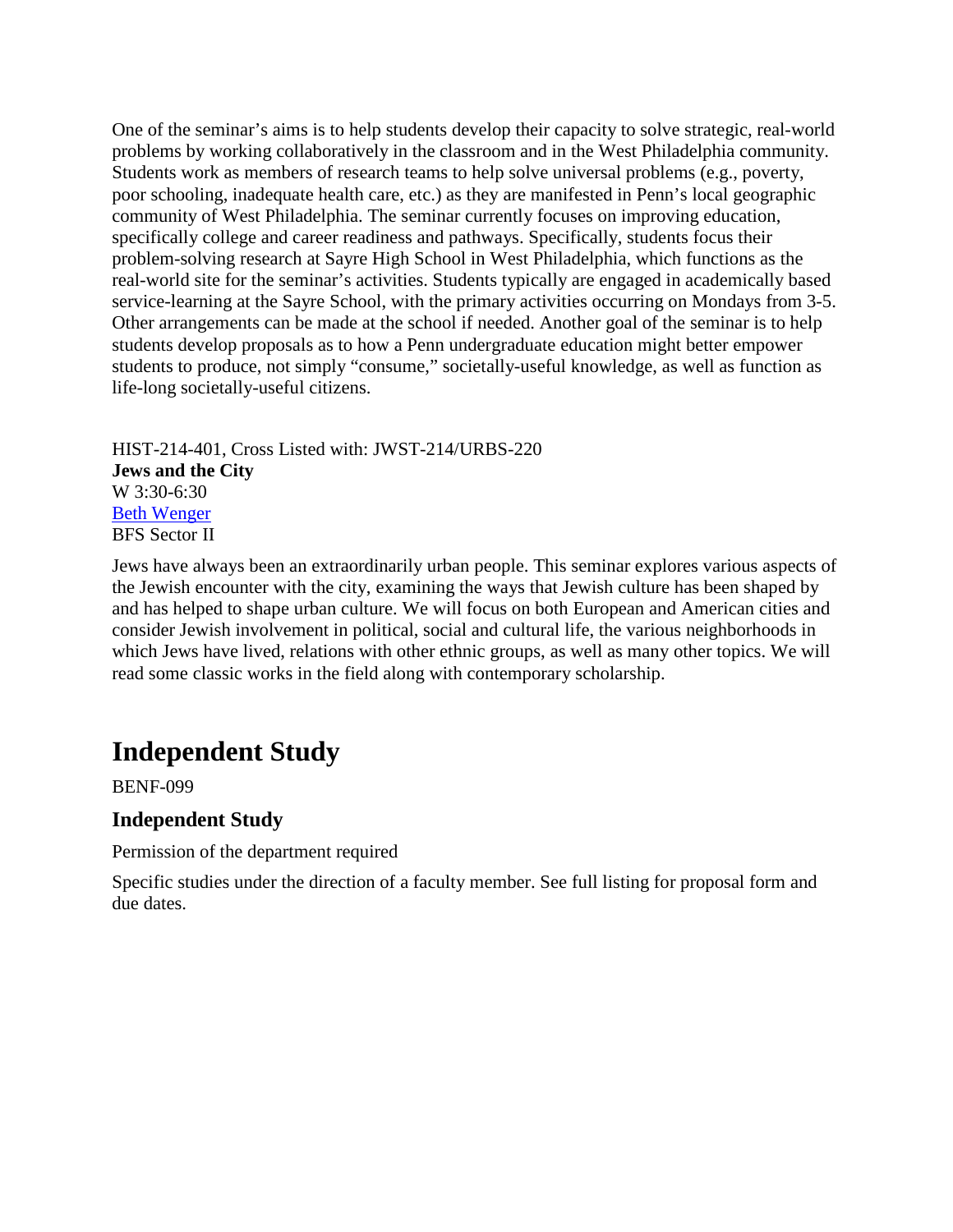### **Fall 2009 Benjamin Franklin Seminars**

<span id="page-14-0"></span>

| Open to<br><b>Freshmen</b> | <b>Course Number</b>      | <b>Cross-Listed</b><br><b>Courses</b> | <b>Course Title</b>                                                                      | <b>Instructor</b>                              | <b>Time</b>      | <b>Sector</b>                | Location                                                 |
|----------------------------|---------------------------|---------------------------------------|------------------------------------------------------------------------------------------|------------------------------------------------|------------------|------------------------------|----------------------------------------------------------|
| Y                          | <b>BENF-099</b>           |                                       | <b>Independent Study</b>                                                                 | Determined by<br>student and faculty<br>member |                  |                              | n/a                                                      |
| N                          | BENF-219-301              |                                       | <b>Judges and Judging</b>                                                                | <b>Gordon Bermant</b>                          | T 1:30-4         | <b>BFS</b> sector I          | WILL 28                                                  |
| N                          | BFMD-073-301              |                                       | <b>Infectious Diseases</b>                                                               | <b>Helen Davies</b>                            | TR-4:00-5:30     |                              | <b>JOHN 209</b>                                          |
| Y                          | BIBB-109-410/411<br>(lab) | BIOL-<br>109/PSYC-109                 | <b>Introduction to Brain and</b><br><b>Behavior</b>                                      | Loretta Flanagan-<br>Cato                      | MWF 11:00-<br>12 | Sector V all<br>classes      | PSYL A30                                                 |
| Y                          | BIOL-011-301              |                                       | <b>Humans in a Microbial World</b>                                                       | Dustin Brisson                                 | MW 3:30-5        | Sector V all<br>classes      | <b>LLAB 109</b>                                          |
| Y                          | CLST-370-401              | <b>GAFL-570</b>                       | <b>The Classics and American</b><br>Government                                           | John Mulhern                                   | MW-2:00-3:30     | <b>BFS Sector II</b>         | <b>FELS SWEEN</b>                                        |
| Y                          | COMM 422-401              | <b>ANTH 423</b>                       | <b>Televised Redemption</b>                                                              | John Jackson                                   | TR-1:30-3:00     | <b>BFS</b> sector I          | <b>ANNS 224</b>                                          |
| N                          | ECON-212-301              |                                       | <b>Game Theory</b>                                                                       | Andrew<br>Postlethwaite                        | TR 10:30-12      |                              | <b>MCNB 285</b>                                          |
| Y                          | ENGL-016-302              |                                       | <b>Emily Dickinson at Large</b>                                                          | Max Cavitch                                    | TR 1:30-3        |                              | <b>BENN 322</b>                                          |
| Y                          | ENGL-332-301              |                                       | <b>Topics in Renaissance Poetics</b>                                                     | Margareta Degrazia                             | TR 10:30-12      | <b>BFS Sector III</b>        | <b>BENN 138</b><br><b>JAFF 113</b>                       |
| Y                          | ENGL-359-301              |                                       | <b>Transatlantic Modernism</b>                                                           | Peter Conn                                     | TR 12-1:30PM     | <b>BFS Sector III</b>        | <b>BENN 323</b>                                          |
| Y                          | ENGL-359-302              |                                       | <b>Topics in Modernism: Old</b><br><b>Bonds/New Contracts</b>                            | Anne D. Hall                                   | TR 12-1:30       | <b>BFS Sector III</b>        | <b>BENN 322</b>                                          |
| $\mathbf N$                | ENGL 392-401              | <b>CINE 392</b>                       | <b>New Wave Cinemas</b>                                                                  | Tim Corrigan                                   | TR 1:30-3        | <b>BFS</b> Sector III        | <b>BENN 138</b>                                          |
| Y                          | ENGL-395-401              | <b>COML 395</b>                       | <b>Topics in Cultural Studies:</b><br><b>Globalization and the Fate of</b><br>Literature | James English                                  | W 2-5            | <b>BFS</b> Sector II         | <b>BENN 222</b>                                          |
| Y                          | FNAR 238-401              | <b>FNAR-538</b>                       | <b>Open Book</b>                                                                         | Sharka Hyland                                  | T 4:30-7:30      | <b>BFS</b> sector IV         | Fisher Art<br>Library, Davis<br>Seminar Rm, 1st<br>floor |
| Y                          | FREN-360-401              | <b>FREN-250</b>                       | <b>The Enlightenment</b>                                                                 | Joan DeJean                                    | $M-2:00-5:00$    | BFS sector III, XC           | VANP, Lea<br>Library, 6th<br>floor                       |
| Y                          | GEOL-109-001/101<br>(lab) |                                       | <b>Intro to Geotechnical Science</b>                                                     | Gomaa Omar                                     | MWF 11:00-<br>12 | Sector VI all<br>classes QDA | MEYH B1                                                  |